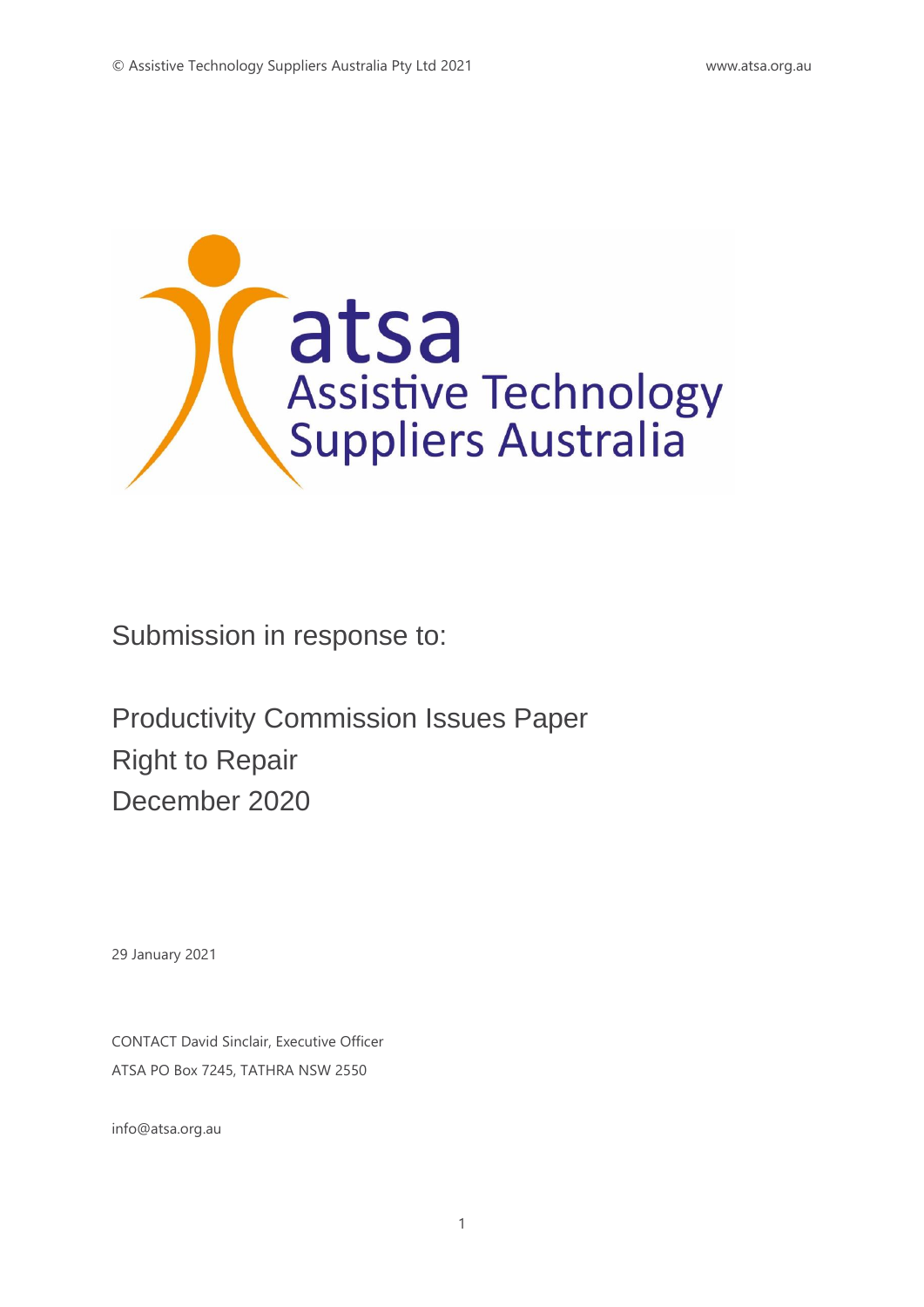# Background

# Assistive Technology Suppliers Australia (ATSA) Ltd

Assistive Technology Suppliers Australia (ATSA) Ltd welcomes the opportunity to respond to the *Productivity Commission Issues Paper, Right to Repair, December 2020*.

ATSA is a national organisation representing assistive technology (AT) suppliers, including manufacturers; importers; distributors; retailers; tradespeople, and technicians.

Our 145 members, comprising businesses and not-for-profit organisations ranging from small family-owned concerns to multinational organisations throughout Australia.

It is estimated that, excluding AT for communication and sensory disabilities, approximately 80% of the AT sold in Australia passes through the hands of ATSA members.

ATSA is a registered not-for-profit charity with the ACNC and requires that its' members adhere to a comprehensive *Code of Practice* for the sales and support of AT.

The Constitution of ATSA details our organisation's objectives:

The Company's Object is to advance health and social and public welfare by:

- **(a)** funding and promoting:
	- **(i)** research into Assistive Technology;
	- **(ii)** the education of the public as to the availability of Assistive Technology to meet the needs of persons with a disability;
	- **(iii)** "Best practice" in the way Assistive Technology is supplied; and
	- **(iv)** community accessible Assistive Technology events;
- 
- **(b)** giving the Assistive Technology users and suppliers a voice that:
	- **(i)** provides positive influence on Government policy;
	- **(ii)** educates Governments and other stake holders about Assistive Technology;
	- **(iii)** promotes a robust, competitive and commercially viable marketplace with the aim that Assistive Technology is available to users at a reasonable cost;
	- **(iv)** advocates to achieve excellence, quality, value and positive outcomes for suppliers, Assistive Technology users, stakeholders and the broader community;
	- **(v)** works with governments at all levels to ensure the viability of the Assistive Technology industry for the sake of those who use Assistive Technology; and
	- **(vi)** delivers quality and value in Assistive Technology solutions for people with disability and their carers;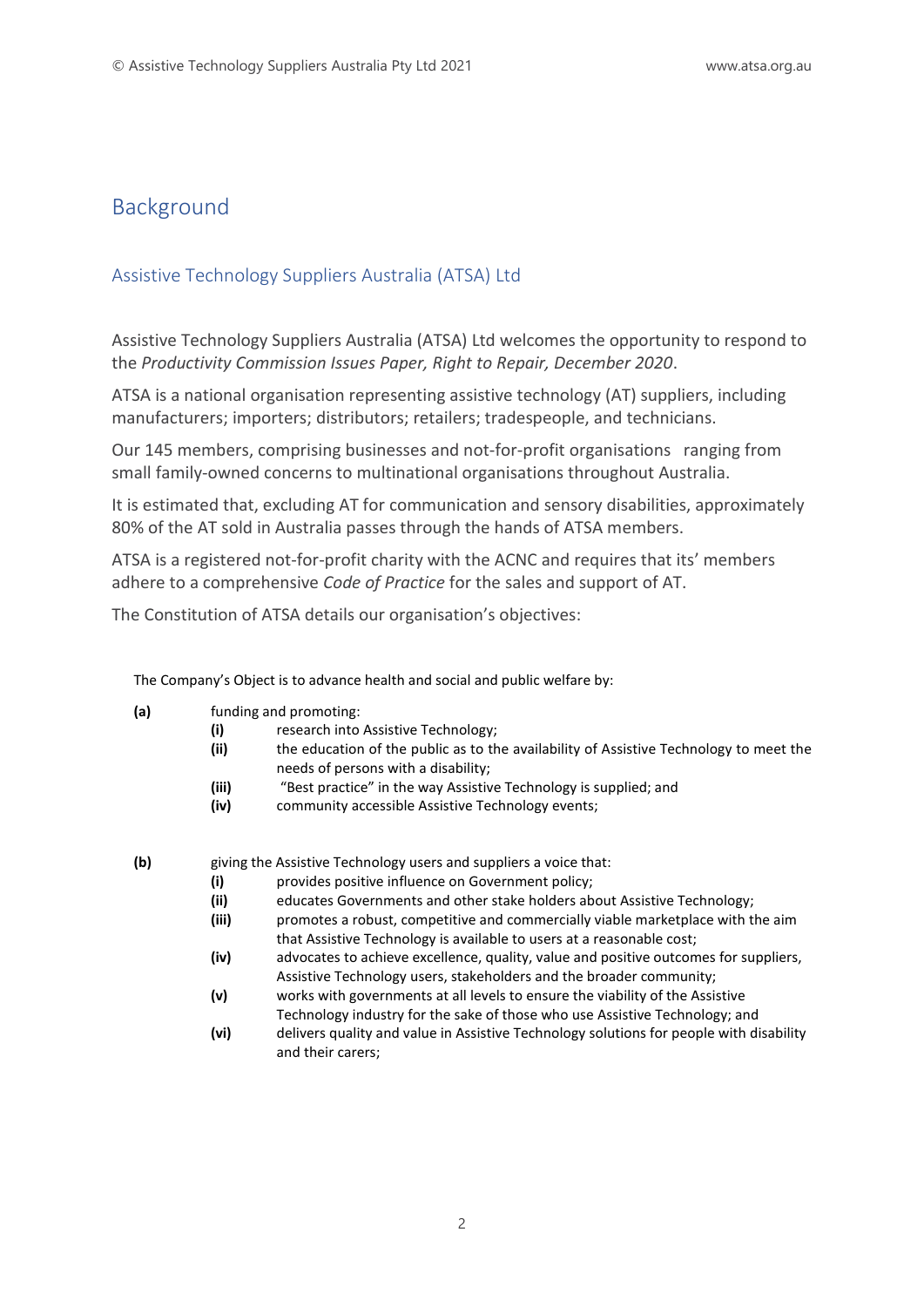- **(c)** improving the quality of Assistive Technology provision by:
	- **(i)** supporting the ongoing training and education of health care professionals;
	- **(ii)** promoting ethical business practices that safeguard the interests of users of Assistive Technology;
	- **(iii)** participating in the development of appropriate and cost-effective product standards; and
	- **(iv)** maintaining and enhancing services standards, quality and reputation of the Members for the collective mutual benefit and interests of the Members and the public;
- **(d)** developing alliances with all industry stakeholders to:
	- **(i)** drive continued improvement in outcomes for Assistive Technology users;
	- **(ii)** minimise the total lifetime costs of Assistive Technology on society and Assistive Technology users;
	- **(iii)** ensure an open, fair and competitive market; and
	- **(iv)** promote the services, activities and events of the Company; and
- **(e)** undertaking such other actions or activities that are necessary, incidental or conducive to advance this Object.

In summary,

ATSA requires members to act within a strict framework of ethical behaviour to ensure that the supply and quality of AT solutions is delivered to ensure the best interests of the consumer are upheld. Many consumers of AT have a high dependency on these products to provide for improved quality of life. Therefore, we believe it is paramount to maintain high quality and safe practices.

# The Australian Assistive Technology Industry

A viable and competitive Assistive Technology (AT) provider sector is pivotal to ensuring choice and flexibility for people with disability and older people in Australia, meeting their clinical and functional needs so that they are best equipped to be able to live their life with dignity.

Australians with disability have access to most of the world's leading AT solutions through a network of specialist AT retailers.

When the provision of AT is well supported, it can significantly improve the life of the AT user, who are highly reliant on these devices as they are not a choice, but a necessity, to live their lives. Therefore, business and persons who supply, support, and maintain these devices must have the skills and expertise including knowledge of the clinical relationship between the AT and the user to ensure that safety and functionality is maintained at all times.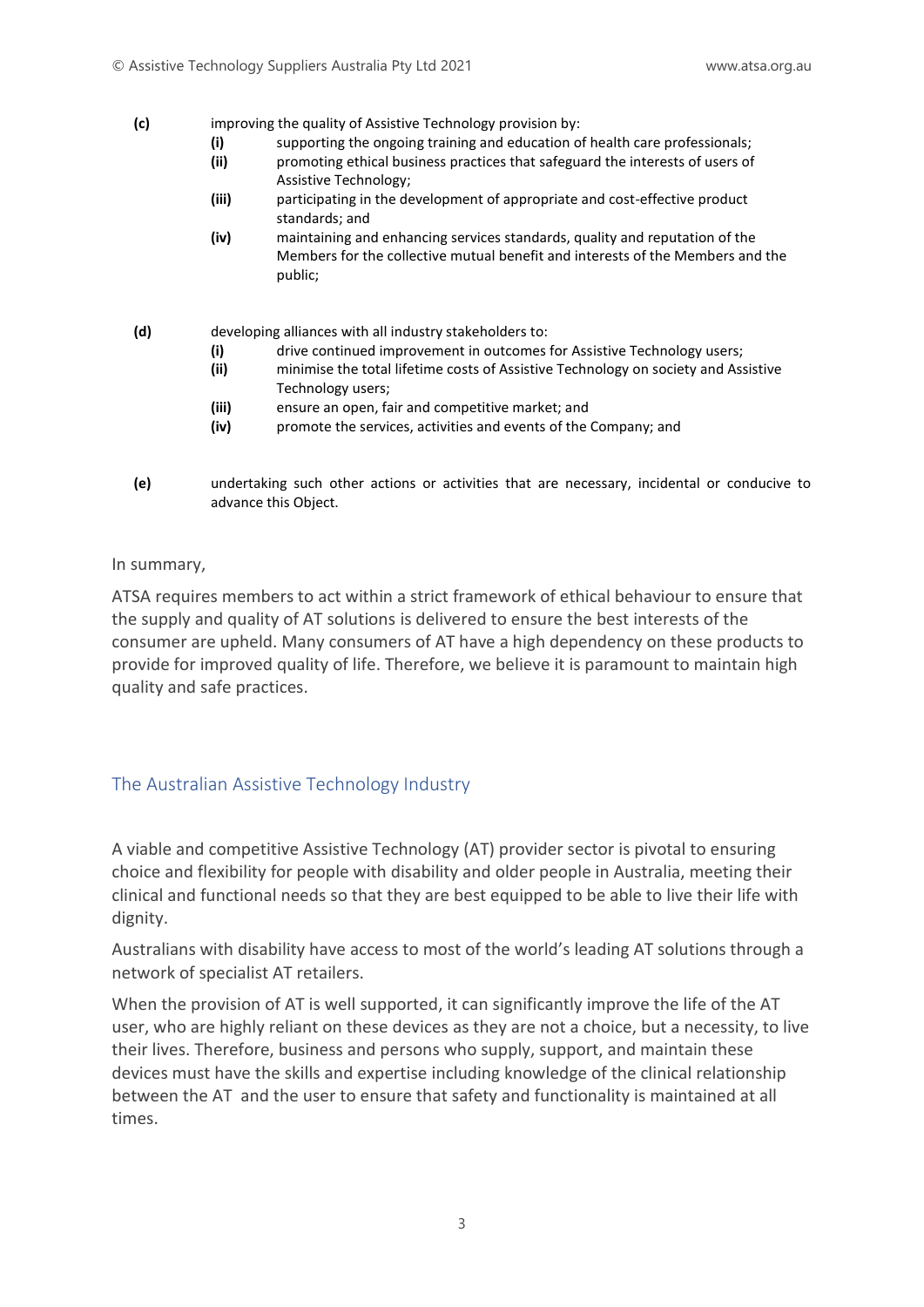The extensive diversity of products and services provided by our membership's businesses is remarkable in a market of just 24 million people. It enables not only choice, but value, to meet the best clinical and functional outcomes for the individual, including the enhancement of independence. This has been achieved through dedicated businesses willing to support small volume devices to assist persons to obtain an AT solution suitable for their needs.

AT devices are a result of research and development plus innovation to provide suitable products. Most AT is classed as a medical device and is required to meet standards testing and regulatory compliance with the Therapeutics Goods Administration (TGA). ATSA members and the AT industry are dedicated to the training of allied health practitioners to ensure the most appropriate AT device is supplied to meet the individual user's need.

As the circumstances of each person are different, including their physical environment, it is typical for the supplier of the AT to work with the user, their carers and healthcare professionals, through trials of the more complex AT products in the planned place of use, at no charge.

Pre-sale services to individual AT users include provision of information, advice, detailed assessment and the development of specifications for an AT solution, with quotations based on review from health care professionals. Our industry is dedicated to identifying the most appropriate solution for the user of AT and draws on an extensive range of products that include configured and adjustable devices, to ensure a tailored solution for the individual.

Post-sales support is also considered to ensure the efficacy of the AT device is maintained for the life-cycle of the device. These services include delivery, set-up, adjustment, training, and ongoing support/advice, maintenance, repairs and spares. All of these services are undertaken to ensure a good fit between the consumer and their AT, and often require considerable specialised expertise and experience.

In summary, the supply and support of AT is a result of several steps starting with an AT prescription and including a number of disciplines e.g., occupational therapists; physiotherapists; rehabilitation engineers, and AT product specialists and technicians to provide an appropriate AT solution for the user of the AT. The AT industry has a history of product support that goes beyond just repairs and breakdowns - it includes adjustments and modifications, as and when required, to address an individual's changing medical/life circumstances. This is achieved through the application of trained skilled servicing of the AT to enable the AT user to keep their functional independence.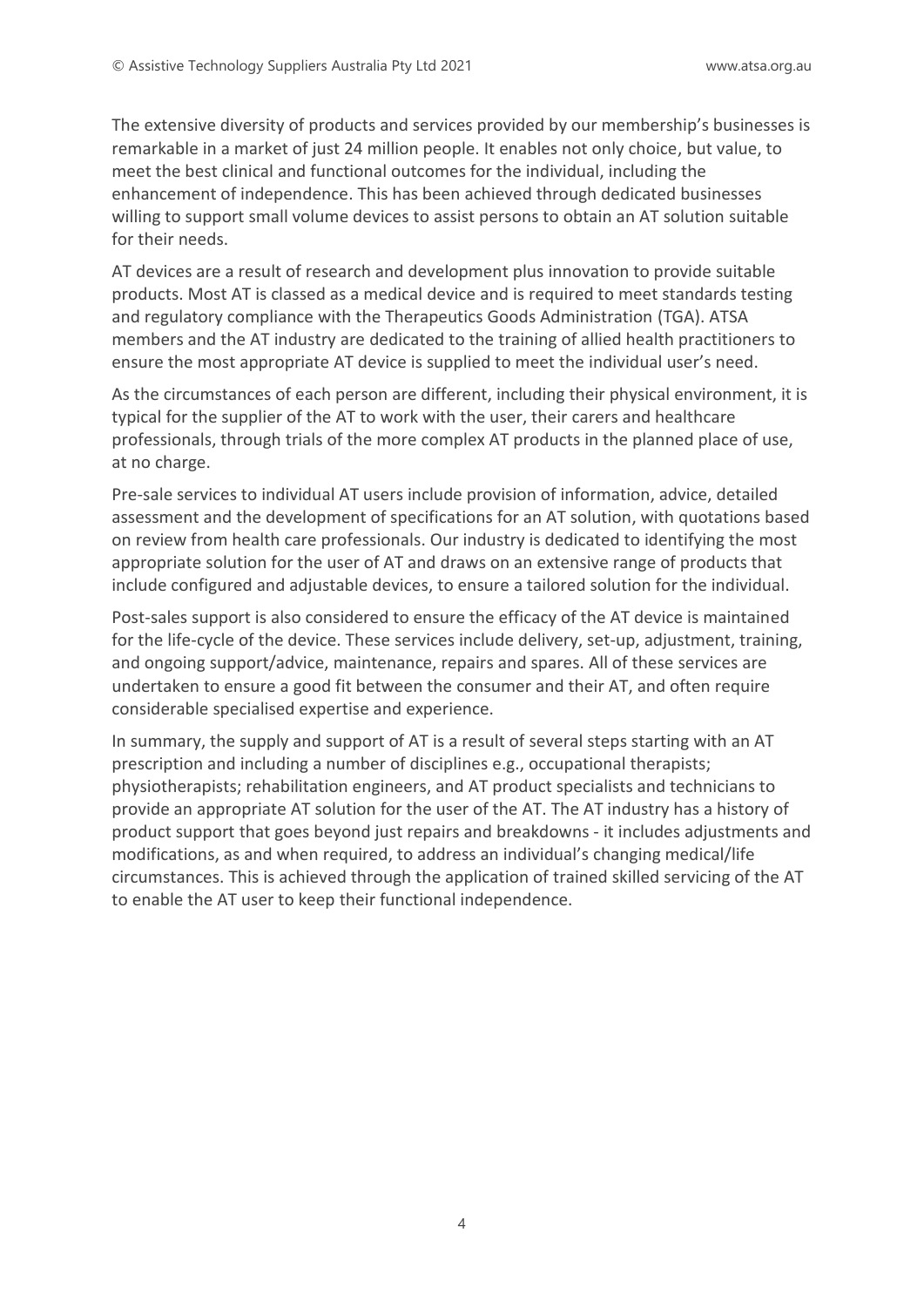# ATSA Response to the Productivity Commission Issues Paper, Right to Repair, December 2020

# Overview of submission

ATSA will focus on the following areas in its responses to the "Information Requests" in the context of the AT industry:

- 1. The need for a suitable definition of what product or circumstance falls under the "right to repair".
- 2. When is the level of risk acceptable for a product to be repaired without regulation?
- 3. Who can determine who has the required skills to affect the repair?
- 4. Who bears the risk post-repair? Has the original contract of supply been altered and has the liability been transferred?
- 5. Addressing the question of "fit for purpose" and "inherent design" post-repair.
- 6. The protection of intellectual property
- 7. A pathway to repair that provides a fair economic solution for the user of the product without introducing unacceptable risk to the user.
- 8. Reporting requirements for Medical devices

ATSA welcomes this debate and supports the investigation by the Productivity Commission of "right to repair" for consumer products. This *Issues Paper* has encapsulated the problem of repairs for all products that can be purchased by the public, i.e., the contention between, manufactures, sellers, consumers, and independent repairers on costs and parts access including warranty consequences.

As an industry association, we respect that this matter is very complex and there will be many agendas and varied views. ATSA's contribution to the debate is focused on maintaining the safety of AT users. In addition, to ensure a viable and skilled industry is retained in the Australian market to support persons with disability.

# Information Request 1

What would a "right to repair" entail in the Australian context? How should it be defined?

## *Definition*

The definition of the "right to repair" needs to focus on the designed purpose of the product, rather than a simple linkage to who has purchased the product. It should also consider the risk profile (injury to user or others or property) of the product if a nonqualified person repairs the product.

It is likely that a risk framework will be required to identify instances when only a qualified person is able to repair versus when a person can repair without restriction. This will likely include access to parts and technical information plus any required repair standards.

Caution must be taken not to assume that everything will be classified as a consumer product when considering the "right to repair".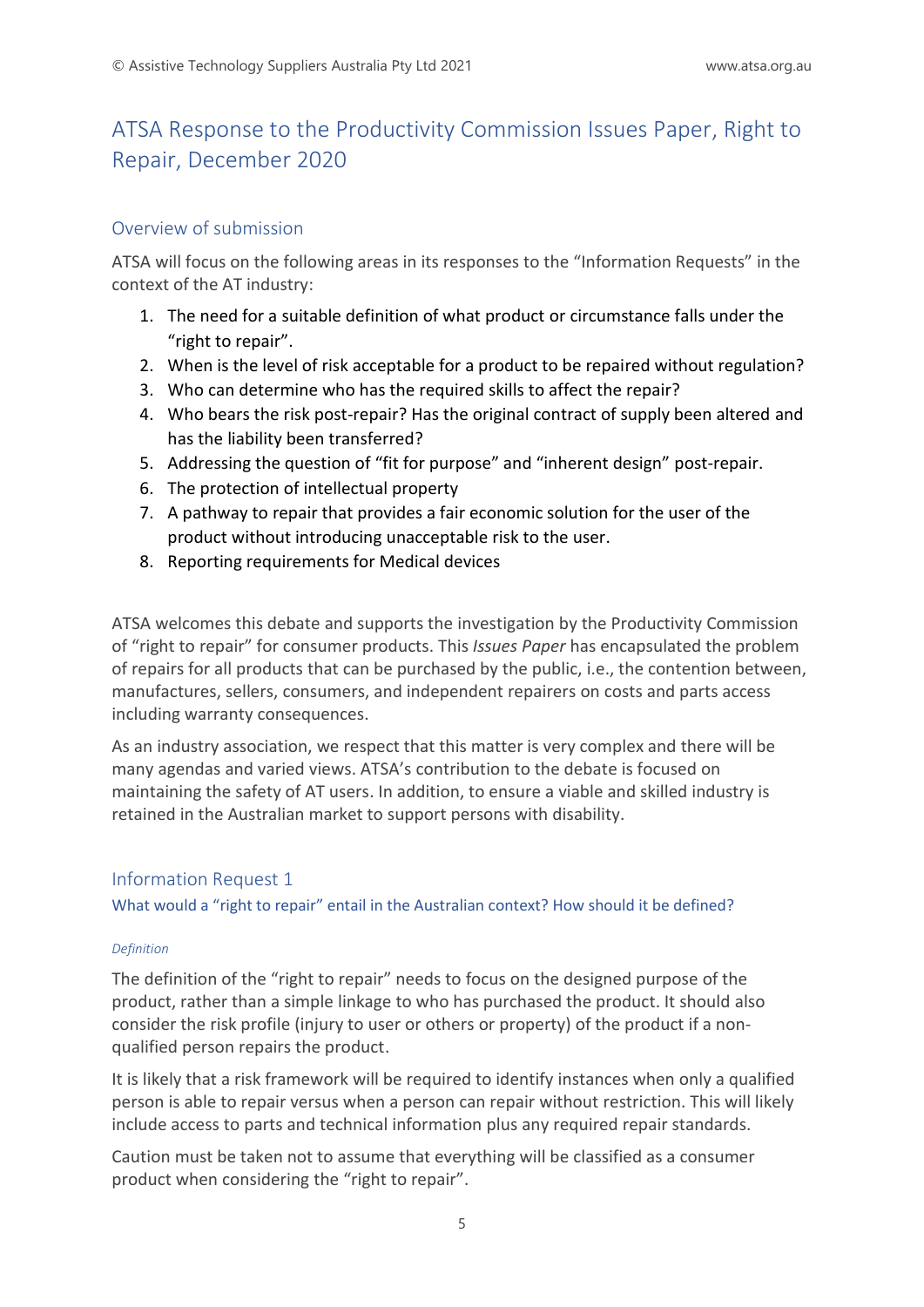e.g., a medical product that is listed with the Therapeutic Goods Administration (TGA), is generally purchased under medical supervision or within a medical context and is likely to be a listed device under the *Australian Register of Therapeutic Goods* (ARTG). AT devices need to be easily accessed so that the supply chains are not restricted. Accordingly, these devices may be purchased by a family member from a retailer.

ATSA does not agree with the view that AT devices are a consumer product but that they are medical devices. ATSA does recognise that there are instances where a repair to an AT device will not pose a significant risk, and the "right to repair" should be permitted in some circumstances for AT devices.

E.g., the replacement of a rubber foot on a walking stick that could be purchased from a local hardware store. Alternatively, the replacement of a tyre (like a bike tyre) on a wheelchair requires skills that a push bike repairer would have.

As a general rule, medical devices that are not supported by trained persons may pose a health risk to the person who is reliant on it. For example, the repair of a portable ventilator: if such a repair were not performed by a suitably qualified person, the outcomes could be catastrophic.

A device that introduces no risk to the user if the repair fails, could be provided free of restrictive regulations, whereas, a repair to a product that could result in an injury or property damage needs safeguards.

#### *Legal implications*

Once a repair has been performed, it will be necessary to clarify who becomes the responsible party if that product fails again or triggers injury or property damage.

- Has the original contract of supply been altered/impacted by the repair and has the liability been transferred from the original supplier to the repairer?
- Has the original product's design integrity been compromised, i.e., is it still "fit for purpose" and has the "inherent design" post-repair been retained?
- Is the definition of a repair: "original parts fitted to the manufacture's standards"?
- What happens when "equivalent" non-genuine parts are fitted?
- What happens if adjustments outside the manufacturer's specifications are applied?

## *Safeguards*

It will be very necessary to incorporate safeguards/standards of repair. This will allow for the determination of required skill, Australian Standards, insurance protection, access of technical information and parts.

In the AT medical device context, the "sponsor" under the rules of the TGA and listed items on the ARTG, is responsible for all product recalls and require notification of repairs to aid in the monitoring of potential issues with the device in the market. Therefore, repairs need to be reported to the "sponsor".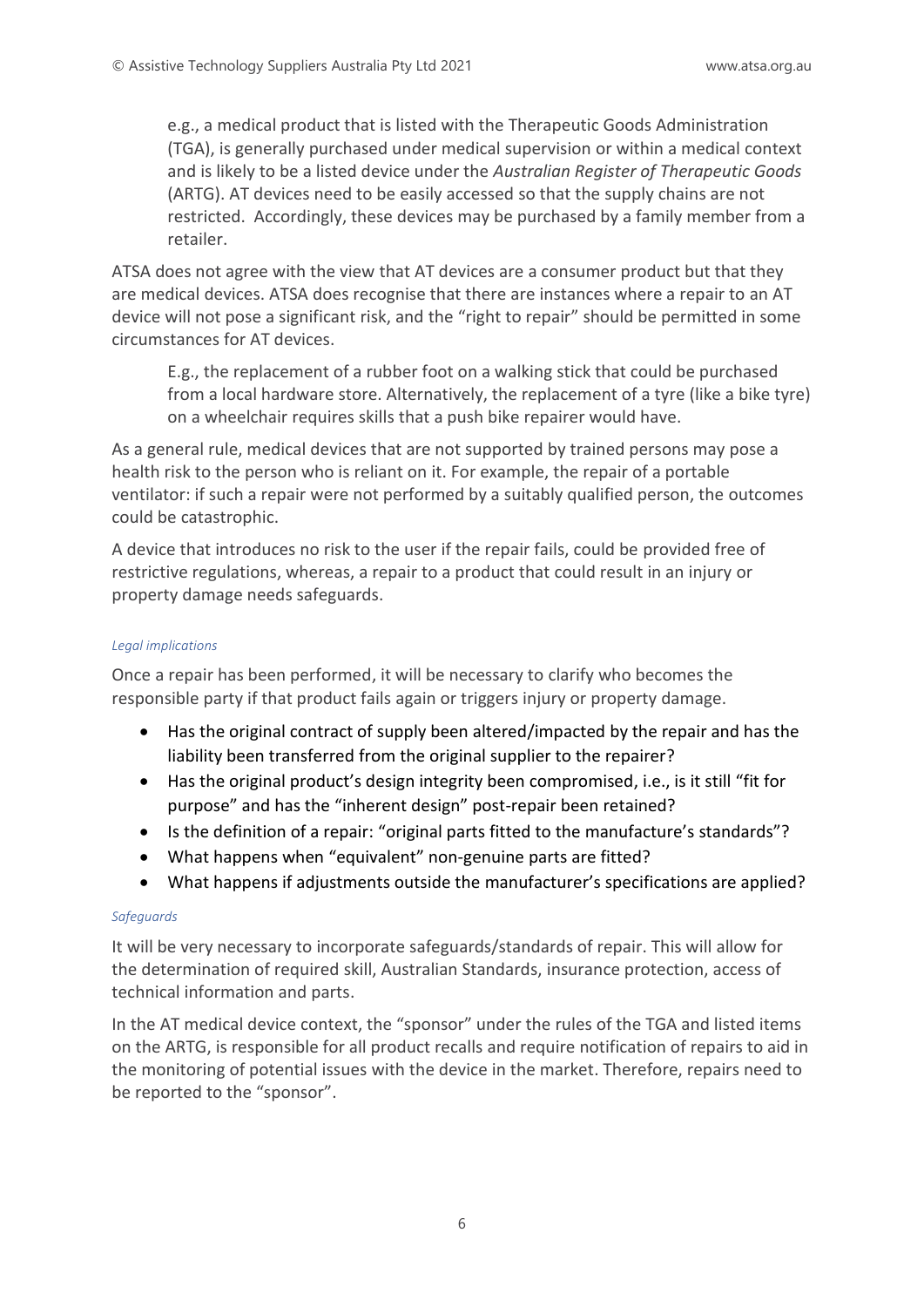#### Skills

The need for required skills to perform a repair are, in part, already in place in Australia, e.g., if you require a qualified electrician to repair electrical appliances, then you require a licenced motor mechanic to certify a car to be driven on the road.

Each State has regulations in place identifying who can carry out repairs on homes, e.g., contractor licences for building trades. These require certified, trained tradesmen to ensure the Australian Standards are applied.

In the context of the "right to repair", the level of skill for the repair must reflect existing frameworks to ensure a consistency across all industries. It will be necessary to clarify under what circumstance a non-skilled repair can take place to ensure consumer protections are not compromised.

#### Australian Standards

Application of Australian Standards must be upheld to ensure that these developed safeguards are not diluted in the interest of cost saving at the expense of personal safety.

#### Insurance protection

Clarification will be required to highlight what risks will be incurred to a person's insurance when a "non – paid", "non-skilled" repair is performed. E.g., if a repair is performed on a battery charger by a non-qualified person who is not paid to carry out the repair, and a fire occurs, is the person still insured? If a good Samaritan, repairs an arm rest on a wheelchair that leads to a pressure sore resulting in hospitalisation for the wheelchair user, can the good Samaritan be sued?

## Access of technical information and parts

The restricted access to spare parts and technical information must be considered in the context of the risk profile of the product to the user, others and property. E.g., a self-help guide on what replacement rubber foot can be purchased to repair a walking stick from the local hardware, and the method on how to fit it, should be available without restriction, however, open access to parts and brake controls for a powered wheelchair may be restricted to a trained technician. This is due to the need for calibration of the device to the clinical ability of the user in conjunction with the design of the powered wheelchair, together with consideration of the risk to others and property if things go wrong.

## Reporting of Repairs

AT is a regulated medical device with the TGA, unless it has been determined to be an exempt device.

The "sponsor", i.e., the manufacture/importer has a legal requirement to be proactive in monitoring of the efficacy and safety of the medical device. This includes identifying failures of the device that require repairs and allowing for identification of product recalls avoiding an adverse event. Therefore, dependant on the sponsor's monitoring methodology, it should be concluded that AT repairs need to be reported to the sponsor in a timely manner. This includes what may appear to be an insignificant issue from the perspective of both non-qualified and qualified repairs.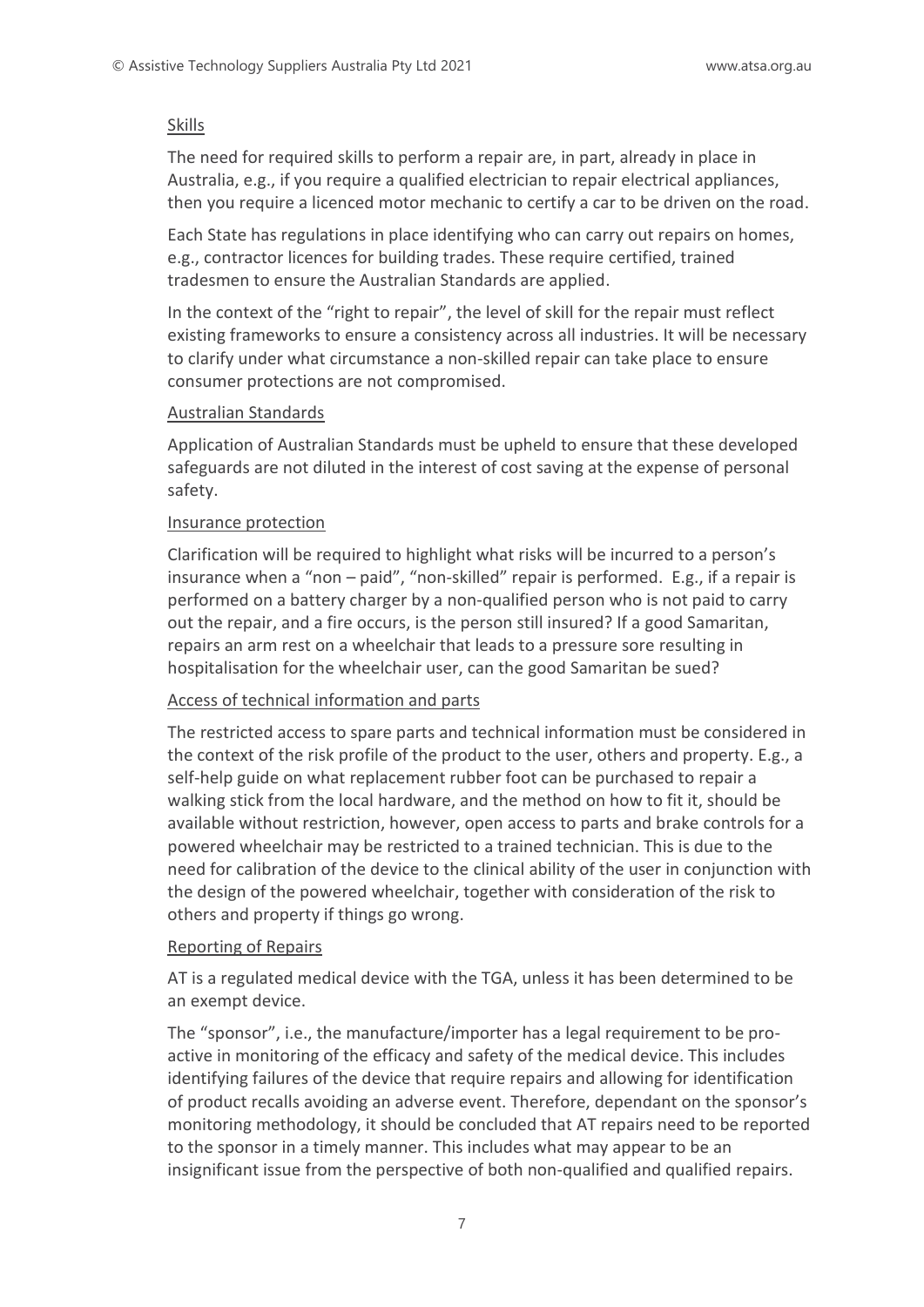Regulation needs to be considered to address this situation to enable the sponsor to comply with the TGA regulation. It is important to note that there will be different requirements per type of device, age, purpose of the device and risk profile of the device.

If the repairs are open to non-qualified repair for AT, and the repair is not reported to the sponsor, legal relief will be required to the sponsor.

## Information Request 2

#### *(a) What types of products and repair markets should the Commission focus on?*

In the context of AT, low risk profiled products i.e., if a repair is not effective there is low risk of consequence, e.g., injury.

Some examples:

- Communicators
- Hearing devices
- Low tech AT such as walking sticks, rollators/walking frames, commodes.

In addition, elements of a device that present at low risk to the user if the repair is not effective.

Some examples:

- Pneumatic tyre on a manual wheelchair
- Wheel bearings on a wheelchair

The examples provided in point (a) of this section share general electronic or mechanical attributes that are common across products that the community at large uses, e.g., push bikes (pneumatic tyres, wheel bearings), computers, touch screens, blue tooth (communicators, hearing devices).

Regardless of the "right to repair", it is very important to not disregard that all repairs require a level of skill to perform these tasks. If the work is not performed well and damage is done rendering the AT device inoperable, there are consequences to the person who is reliant on that AT device. In the case of AT, the person's life is highly reliant on these devices, and caution should be taken before the repair is carried out to ensure the person is not disadvantaged through ineffective repairs.

#### *(c) If there are particular products that the Commission should focus on, what are the unique issues in those product repair markets that support that focus?*

ATSA supports a pathway to repair that provides a fair economic solution for the user of the product without also introducing unacceptable risk to the user.

*<sup>(</sup>b) Are there common characteristics that these products share (such as embedded technology and software or a high/low degree of product durability), and which characteristics would allow policy issues to be considered more broadly?*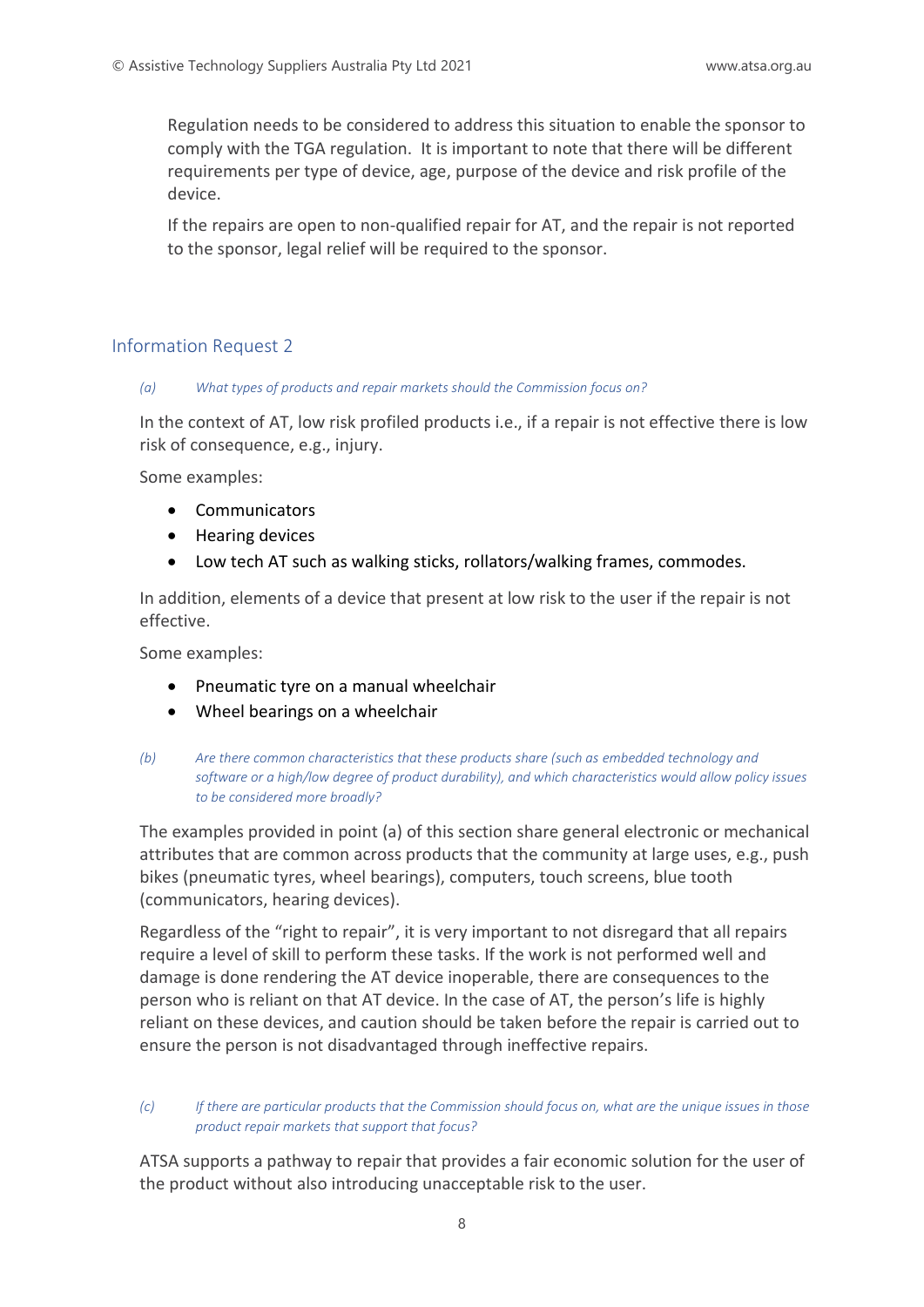ATSA does not oppose the intent of the "right to repair", its' concern centres around the need for the repair work to be carried out effectively by a person who has the required level of skill to execute the repair.

Due to the medical aspect of AT, the "fit for purpose" and "inherent design" post-repair cannot be compromised. Therefore, a key focus for the Commission is to set a regulatory framework that provides protection for the user of AT from poor repairs to their AT on which they rely.

AT is a regulated product under the TGA, and the reporting of a repair is very important to the sponsor of the product. Regulations would need to be considered to ensure such reporting is provided in a "right to repair" framework.

Restriction of supply of parts/technical data sheets would also need to be considered for the high risk AT devices to ensure only trained technicians can effect the repairs.

#### Information request 3

*(a) Do the consumer guarantees under the ACL provide adequate access to repair remedies for defective goods? If not, what changes could be made to improve access to repair remedies? Are there barriers to repairing products purchased using new forms of payment technologies, such as 'buy now pay later'?* 

ATSA believes that the current ACL guarantees do provide adequate access to repair remedies for defective goods.

*(b) Is the guarantee of available repair facilities and spare parts effective in providing access to repair services and parts? Or is the opt-out clause being widely used, making the guarantee ineffective?*

The difficulty in the AT market is the geographic size of Australia and the specialisation of some AT devices can create repair access difficulties due to in part of the "thin market" environment. However, the AT industry works hard to overcome these barriers to assist the AT user to gain access to repair support wherever they live. This is generally coordinated by the seller of the AT device so that, in turn, the guarantee is supported.

*(c) Should consumer guarantees seek to balance the broader societal costs of remedy choices (such as the environmental impacts of replacements) with consumer rights, and if so how? For example, should repairs be favoured as a remedy?* 

AT devices are often scripted and customised and supplied to an individual's specific need, therefore, in most cases a repair will most likely be provided rather than a replacement. In addition, the value of the AT device will dictate the nature of the repair due to the economics, i.e., cost of labour and parts versus replacement versus scripting/medical adjustments.

There are some cases where a replacement/exchange would be applied. This would be driven by any number of circumstances, remoteness, access to a suitably qualified repairer, economic (e.g., cheaper to replace than to repair), medical needs, reliance of the device while waiting on repair, or a customer relationship decision.

*<sup>(</sup>d) Are consumers sufficiently aware of the remedies that are available to them, including the option to repair faulty products, under the ACL's consumer guarantees?*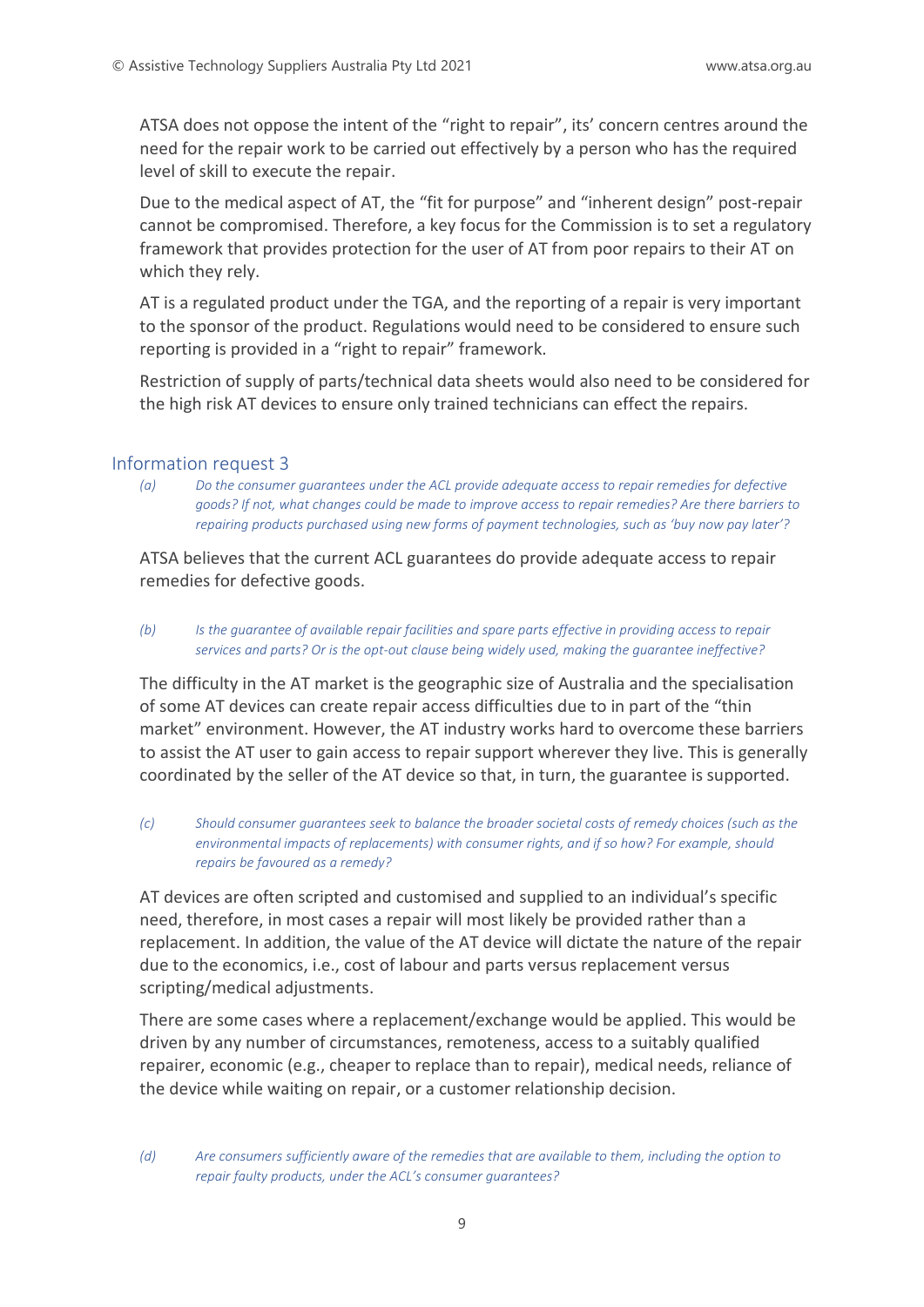• *If not, would more information and education be a cost-effective measure to assist consumers understand and enforce guarantees? What would be the best way to deliver this information? What other measures would be more effective?*

In general, this is the case, however, with the transition from State-based funding of AT to the NDIS for a large section of the disability community, it has been demonstrated that there is a low understanding by users of AT of the ACL.

ATSA would support ACL educational through the NDIA to ensure the participant works within the context of their plan with the support of the NDIS.

#### Information request 4

- *(a) The Commission is seeking information on the nature of repair markets in Australia, including detailed data on the repair markets for specific products, covering:* 
	- *market size — by employment, revenue, number of businesses, profit margins*
	- *market composition — such as market share between authorised, independent and DIY repairers.*

#### ATSA does not have access to the detailed market data requested.

*(b) Is there any evidence of a difference in quality, safety or data security between authorised repair networks and independent repairers? Are there ways to address concerns around quality, safety or data security while promoting a vibrant independent repair market?* 

There is a distinct quality difference between repairs by a supplier trained repair provider and an open market/independent repairer. This is primarily due to the lack of available formal training courses for the general market repairers through institutions such as TAFE for AT. Suppliers have stepped in to provide their proprietary training.

Unfortunately, it is not uncommon for an independent repairer to learn as trial by error, which is of great concern to the industry considering the importance and risk to the person with disability who is greatly reliant on the AT device functioning optimally.

This issue needs to be addressed through a formal education programme for AT repairs. Due to the low volume and complexity of the range of requirements for AT repairs, this will require government support.

*(c) Are there available examples of the contracts between OEMs and authorised repairers? Do these contracts limit effective competition in repair markets (such as by limiting the number and reach of authorised repairers or requiring authorised repairers to not be authorised by a competing brand)?*  • *What is the process to become authorised? Is it open and competitive?* 

#### ATSA does not have access to requested information.

- *(d) Are there specific examples or other evidence of practices by OEMs or their authorised repairers that create barriers to competition in repair markets?* 
	- *Do other factors also create barriers to competition in repair markets, such as short-sighted consumer behaviours, switching costs, poor information availability or consumer lock-in?*

#### ATSA does not have any information in respects to this question.

*(e) What is the relationship between the intensity of competition in the primary product market and the risk of consumer harm from a lack of competition in repair markets? Can competitive primary markets compensate for non-competitive repair markets?*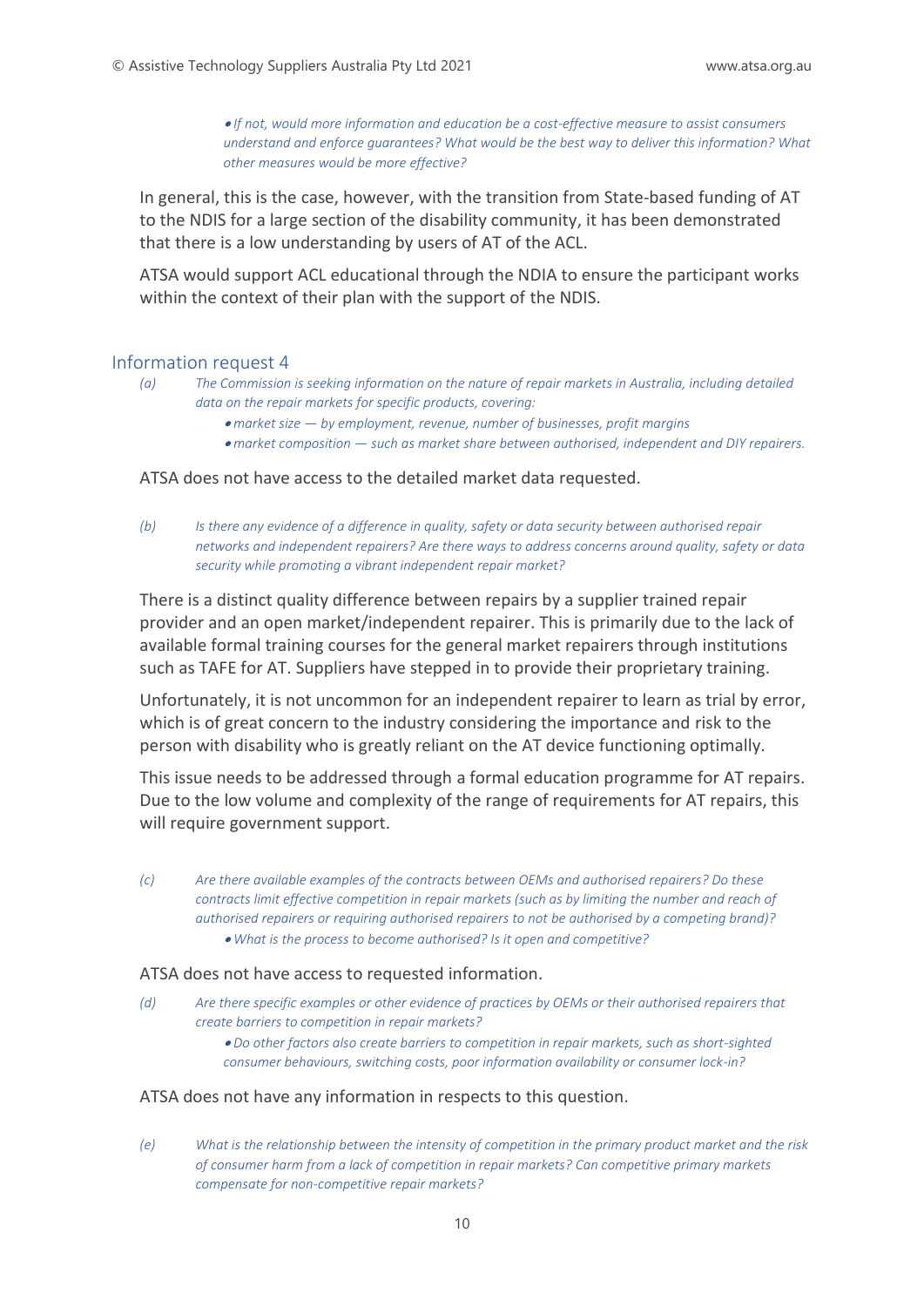• *Is an absence of effective competition in the primary market a necessary condition for consumer harm from non-competitive repair markets?*  • *To what extent would measures that enhance competition in the primary market address concerns about a lack of competition in repair markets?*

The AT market is highly specialised and the impact to the user of AT goes further than typical inconvenience if a repair is delayed or goes wrong. In most cases, the user of the AT is highly reliant on the device to get on with life, e.g., a wheelchair provides their mobility, something that they cannot do without.

Due to the level of specialisation, the quantity of available product to repair in some AT market segments is very small. Therefore, there is an inherent risk within a highly contestable repair market in an environment where the number of available repairers may not maintain skills.

In addition, there is the practical problem of return on investment for the repair business to secure sufficient work to offset the invested training costs on a category of AT devices. Accordingly, in some circumstances, an open market could, in effect, be counterproductive to the user of AT.

Alternatively, providing information pathways to technical support and training that enables a greater access to information to enable repairs of AT would provide a greater support network for the users of AT. This approach would assume that there is a baseline skill available to perform the repairs.

*(f) Are the restrictive trade practices provisions of the CCA (such as the provisions on misuse of market power, exclusive dealing or anti-competitive contracts) sufficient to deal with any anti-competitive behaviours in repair markets?* 

ATSA believes that the current CCA provisions are adequate to address misuse of market power. In some cases, exemptions may need to be considered when dealing with highly specialised products that require a high level of skill to ensure the safety of the AT user.

*(g) What policy changes could be introduced if there is a need to increase competition in repair markets and improve consumer access to, and affordability of, repairs?*  • *What are the costs and benefits of any such proposal to the community as a whole? How does it balance the rights of manufacturers and suppliers, with those of consumers and repairers?*

The provision of formal training courses for the general market repairers through institutions such as TAFE for AT.

This would enable greater trust from AT suppliers to share and provide access to specialised parts, including technical information, as confidence in the base skills are in place to effect a quality repair, protecting the AT user and their brand.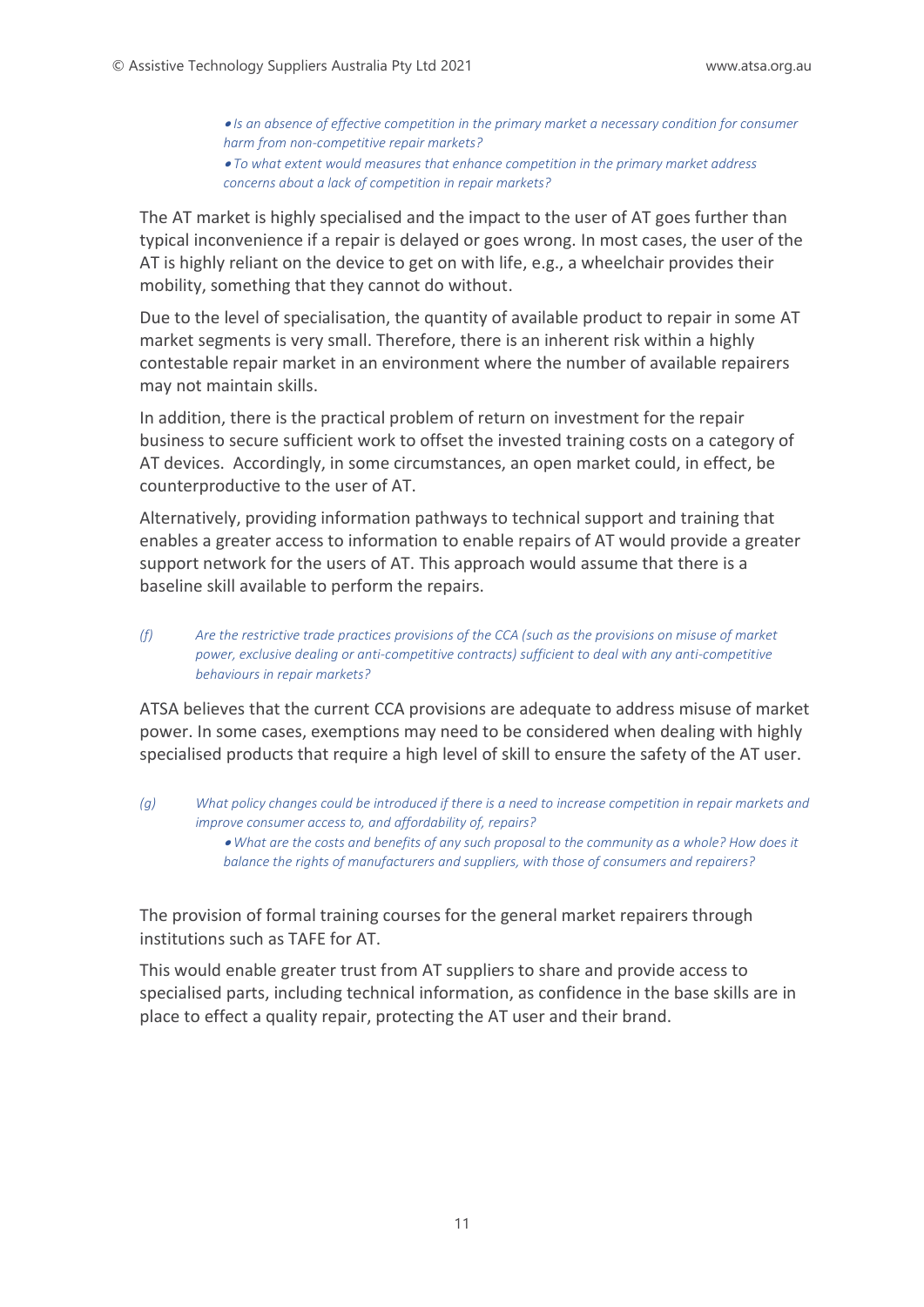#### Information request 5

*(a) To what extent do current IP laws already facilitate repairs by consumers or independent third parties (e.g. the spare parts defence under the Design Act)?* 

# ATSA respects the intent of the spare parts defence under the *Design Act,* but very apprehensive of the application with regard to regulated medical devices.

*The Bill will still allow registration of designs of component parts of complex products, but this will be subject to a 'right of repair' exemption that provides a complete defence against infringement when design registered parts are used (including manufacture and supply) for repair purposes. The use of design registered parts for non-repair purposes would, however, be an infringement of the registered design.*

ATSA's caution relates to the risks of non-reporting of a repair to the "sponsor" of the medical device and compliance of the TGA regulations concerning the monitoring of registered medical devices. Allowing the introduction of parts that have not been quality checked by the 'sponsor" of the AT medical device could introduce a material risk to the user.

*(b) Are there any aspects of IP laws where consumers' rights with respect to repairs are uncertain?* 

## ATSA is not aware of any.

- *(c) Do current IP protections (e.g. intellectual property rights, technological protection measures, end-user licencing agreements) pose a significant barrier to repair in Australia? If yes, please comment on any or all of the following:* 
	- *the specific IP protections that prevent consumers from sourcing competitive repairs and/or inhibit competition in repair markets*
	- *the types of products or repair markets these barriers mainly affect*
	- *the prevalence of these barriers*
	- *the impacts of these barriers on third party repairers and consumers (e.g. financial cost, poorer quality repairs*

• *options for reducing these barriers and their associated benefits, costs and risks (including potential impact on market offerings).* 

ATSA believes the current IP protections are sufficient and do not pose any barriers in the context of the support of AT medical devices.

*(d) In what ways might government facilitate legal access to embedded software in consumer and other goods for the purpose of repairs? What are the pros and cons of these approaches?)*

AT as a medical device falls under the TGA guidelines including any oversight of embedded software unless it is an exempted device.

If the software is part of an exempted AT device from the TGA, the following of the guidelines as set out in the spare parts defence under the *Design Act* could be considered a suitable basis to work from, on the provision that the supplier/manufacture of the AT device is released from their legal responsibilities of that device.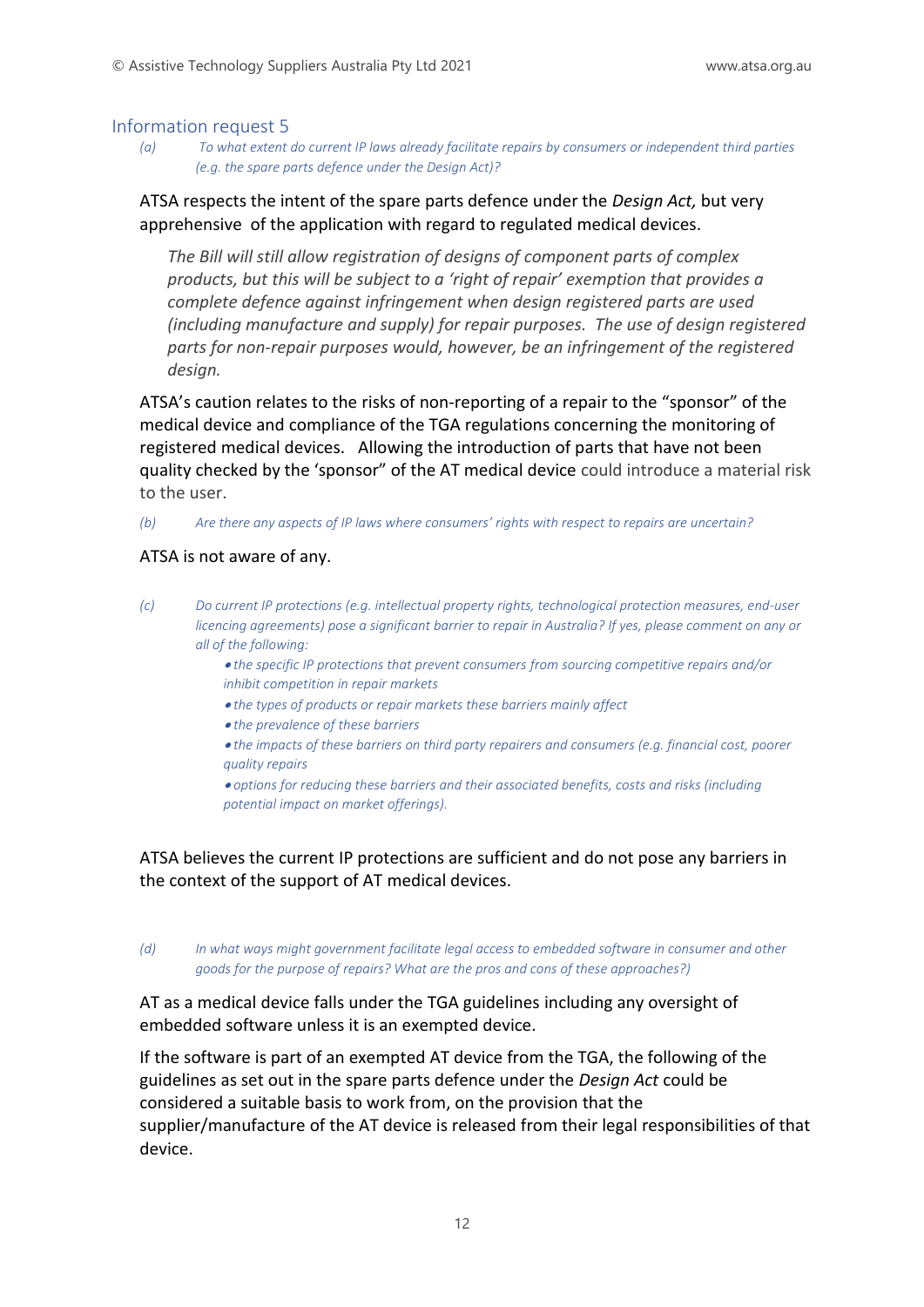#### Information request 6

*(a) What evidence is there of planned obsolescence in Australian product markets? Do concerns about planned obsolescence principally relate to premature failure of devices or in them being discarded still working when more attractive products enter the market?* 

AT product manufacturers apply design principles directed to a "fit for purpose" criteria with the knowledge that AT items will have a finite useful life. This is due to technical change, personal need changes, medical conditions change, and hygiene regime demands will affect the length of time a AT device will remain useful to the user.

Product reliability is a very important aspect in the product design for AT due to the function it has been purchased to fulfill, e.g., if a powerchair fails on a Friday evening of a long weekend, you cannot let the user be sitting in their chair on a city street until the coming Tuesday morning. Therefore, it is in the best interest for the wheelchair designer to provide a highly reliable product for the duration of its product life.

Once the AT device has come to the end of its useful life (which will greatly vary dependant on the device and its purpose) the trigger for change generally comes from reliability risk, impacts from wear and tear, or the medical condition/circumstances of the user has altered (aging, deterioration of functionality, change in support arrangements, change in location etc). In addition, items may need replacement due to the hygiene regime required, that may result in damaged to the structural integrity of that device over time.

#### *(b) How can the Commission distinguish between planned product obsolescence and the natural evolution of products due to technological change and consumer demand?*

ATSA believes that the current ACL call for a product to be "fit for purpose" is the best general guide, as this allows for variations of approach across the vast range of products that are purchased for a variety of reasons and purposes.

## *(c) How does planned obsolescence affect repairers, consumers and the broader community in Australia?*

In the context of point (a) of this section, ATSA does not support the premise of planned obsolescence in the AT market. ATSA does, however, recognise that there is a useful economical life of a device that will vary dependant on the value, purpose and functionality.

Every user of a AT device is an individual with their own unique needs with different values and expectations of their AT. The AT industry must weigh up the most economical model to ensure their product delivers a high level of reliability that is both economical and accessible for the AT user to purchase. It must be understood that a replacement will be required and triggered by any number of reasons. At times, a replacement will not be welcomed by the user due to their own personal view of the situation.

AT businesses value their reputation and to ignore customer concerns about a situation can have great commercial impact on the future sale prospects for that company.

*<sup>(</sup>d) What measures do governments currently use to prevent planned obsolescence or mitigate its effects (in Australia and overseas)? How effective are these measures?*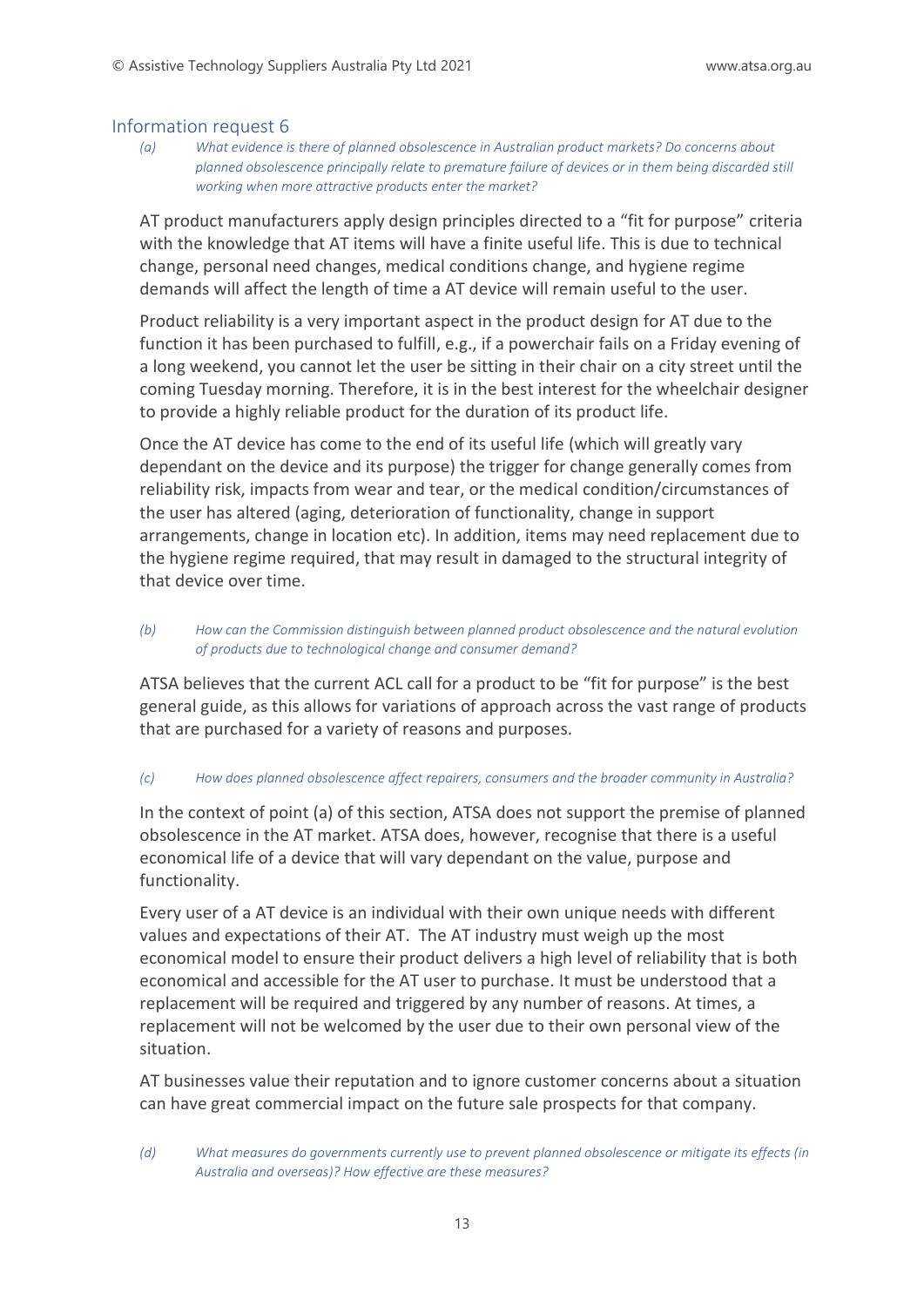#### Nothing to add.

#### *(e) What are the benefits, costs and risks of Australia adopting measures similar to those currently used overseas, such as product design standards and reparability ratings?*

ATSA supports the approach of design standards and the concept of repairability ratings for AT devices, as it ensures that only safe/quality products are sold in the Australian market.

*(f) Do consumers have access to good information about durability and reparability when making purchases? If not, how could access to information be improved?*

ATSA believes that the current supply environment of AT is providing required information at the time of purchase.

AT is a medical device, and the purchase will likely have a professional input from a health care professional to ensure the type of device to be purchased is suitable for the clinical needs and environment in which it is to be used.

Due to the importance of, and the reliance on, the device that the AT user needs to get on with life, most suppliers of AT inform the purchaser of the backup services that are available for the device.

# Information request 7

#### ATSA does not have any data or information on the following requests.

- *(a) What data is available on the amount of e-waste generated in Australia?*  • *What data is there on the composition of e-waste in terms of particular materials (such as hazardous materials) by product type?*  • *How does hazardous e-waste compare to hazardous general waste in its prevalence and risks? Is there merit in distinguishing between hazardous e-waste and non-hazardous e-waste? And if so, how could this be done in practice?*
- *(b) What estimates are available on the costs of e-waste disposal on the environment, human health and social amenity, in Australia and internationally?* 
	- *How do the impacts differ by disposal type, or by the type of product or hazardous material?*
- *(c) How much of Australia's e-waste is shipped overseas for recycling? Is there evidence of circumstances where this creates problems for recipient countries?* 
	- *Are there barriers to the expansion of domestic recycling facilities or the adoption of new recycling technologies in Australia (such as plasma arc incinerators)?*
- *(d) What are Australia's current policy settings for managing the potential environmental and health effects of e-waste (such as landfill bans, the National Television and Computer Recycling Scheme or Mobile Muster*)? Are these policy settings broadly right — that is, are they proportional to the impacts of e*waste on the community?*
- *(e) How can a right to repair policy further reduce the net costs of e-waste in Australia, and would such an approach be an effective and efficient means of addressing the costs of e-waste to the community?*